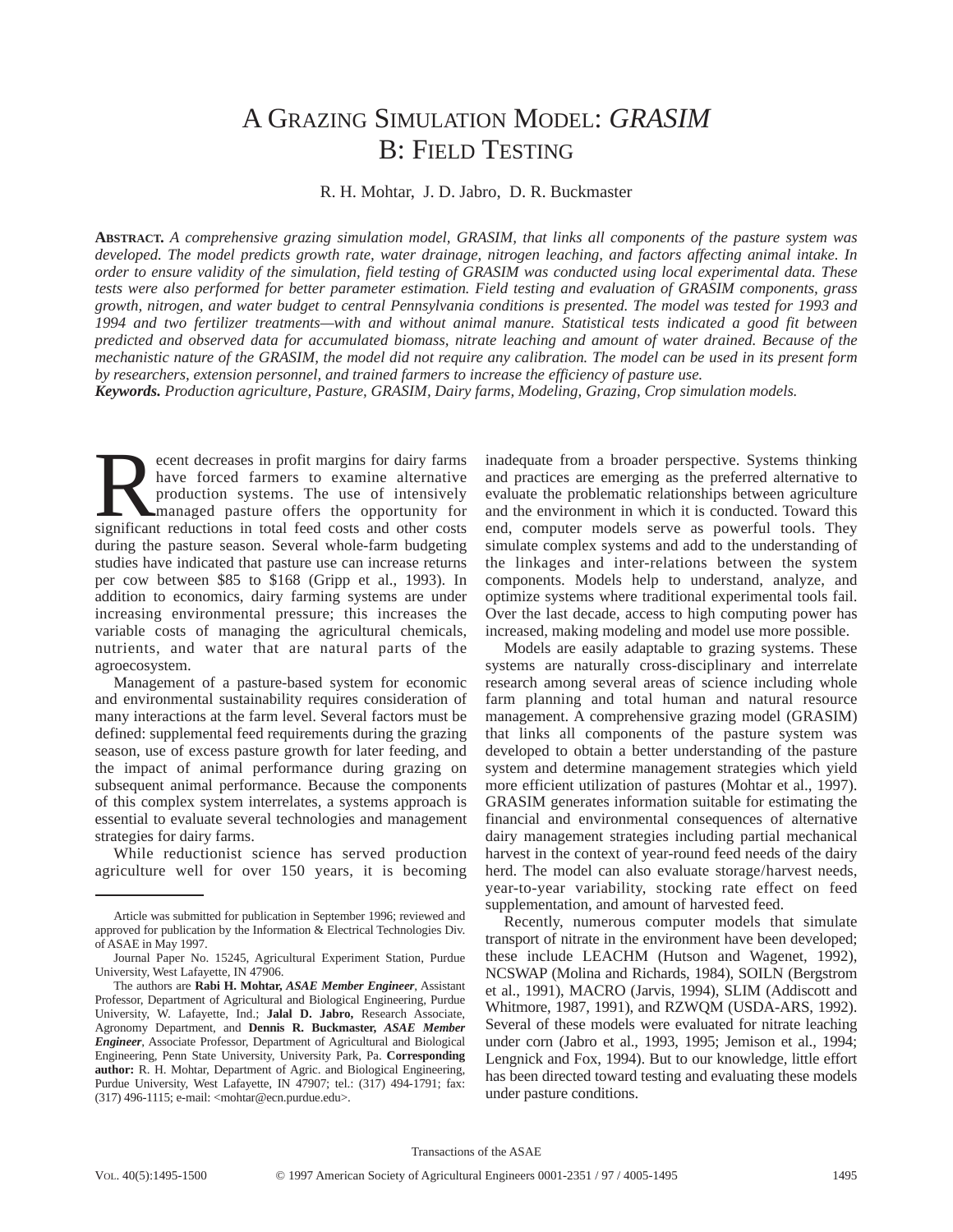## **GRASIM DESCRIPTION**

GRASIM data requirements include minimum and maximum daily temperatures, daily rainfall, average daily solar radiation, soil physical properties, grass growth parameters, soil nitrogen transformation coefficients, and initial levels of soil water and soil nitrogen (Mohtar et al., 19967). A complete listing of these parameters is included in the appendix. The model output includes daily biomass production, and water and nitrogen levels in different pools. GRASIM state variables are the grass biomass, grass growth rate, leaf area index, soil moisture content, soil nitrogen content, plant residues, and organic matter content.

GRASIM has four main components, the grass component of the model contains two main carbon compartments, storage and structure. It accounts for the following processes: root growth and maintenance, shoot growth (partitioned into leaf and stem), shoot respiration, senescence, and recycling. The soil matrix is partitioned into two zones. The first zone is where all water and nitrogen additions, surface evaporation, plant uptake, and nitrogen transformations are taking place. The second zone activities includes plant uptake of water and nitrate-N. These activities include: nitrification, mineralization, uptake, volatilization, denitrification, and leaching. Soil water is accounted for using a simplified water balance that considers runoff after a heavy rainfall, evapotranspiration, soil matrix water dynamics, and leaching. The harvest component handles pasture management inputs and controls the grazing events.

## **OBJECTIVES**

The objectives of this study are to perform field evaluation of GRASIM components: grass growth, nitrogen cycling, and water budget to central Pennsylvania conditions. Field testing will compare the model output to actual dry matter accumulation, nitrogen leaching, and water drainage data.

# MATERIALS AND METHODS **SOIL CHARACTERISTICS**

The soil used in this research study is mapped as a Hagerstown silt loam (fine, mixed, mesic, Typic Hapludalf). Using the Uhland soil sampler, three undisturbed soil samples  $(76.2 \text{ mm long} \times 76.2 \text{ mm in})$ diameter) were collected from each of the four horizons to a depth of 1 m. Soil cores were used to determine soil bulk density, particle size distribution and soil water retention characteristics. Selected measured soil physical and hydraulic characteristics of the site are given in table 1.

### **FIELD EXPERIMENT AND TREATMENTS**

A nitrate leaching experiment was initiated in fall 1992 at The Pennsylvania State University Dairy Research and Education Center at University Park. The experiment was conducted to measure  $NO<sub>3</sub>-N$  leaching losses from N-fertilized orchardgrass (*Dactylis glomerata* L.) pastures being grazed by dairy cows.

The N-fertilizer treatments consisted of: a control with no animal waste, urine application in the spring, urine application in the summer, urine application in the fall, and feces application in the summer. Each of these five treatments also received  $280 \text{ kgN} \text{ ha}^{-1}$  of ammonium

| Table 1. Physical and hydraulic properties* for Hagerstown silt loam |
|----------------------------------------------------------------------|
| soil as used in GRASIM and LEACHM simulations                        |

|                                 | Soil Horizon and Depth (m) |       |                                                |                      |
|---------------------------------|----------------------------|-------|------------------------------------------------|----------------------|
| Parameter                       | Ap<br>$(0-0.20)$           | E     | B <sub>t1</sub><br>$(0.20-0.35)$ $(0.35-0.60)$ | Bt2<br>$(0.60-1.00)$ |
| Bulk density (Mg $m^{-3}$ )     | 1.22                       | 1.43  | 1.50                                           | 1.45                 |
| Particle size (%)               |                            |       |                                                |                      |
| Sand                            | 20.4                       | 12.5  | 7.8                                            | 17.4                 |
| Silt                            | 58.2                       | 55.4  | 30.7                                           | 43.2                 |
| Clay                            | 21.4                       | 32.1  | 61.5                                           | 39.4                 |
| Moisture content $(m^3 m^{-3})$ |                            |       |                                                |                      |
| at pressures (MPa):             |                            |       |                                                |                      |
| 0.005                           | 0.441                      | 0.415 | 0.454                                          | 0.429                |
| 0.03                            | 0.336                      | 0.300 | 0.304                                          | 0.290                |
| 0.1                             | 0.316                      | 0.277 | 0.273                                          | 0.263                |
| 0.5                             | 0.241                      | 0.219 | 0.247                                          | 0.209                |
| 1.5                             | 0.221                      | 0.192 | 0.225                                          | 0.185                |

Each value is a mean of three observations.

nitrate split into five equal applications in 1993. In 1994, each treatment received 220 kgN ha–1 of ammonium nitrate  $(168 \text{ kgN} \text{ ha}^{-1})$  divided into three equal applications which were applied between 11 April and 16 May; 52 kgN ha<sup>-1</sup> were divided into two equal applications and were applied on 16 June and 15 August).

Twenty-five intact soil core lysimeters were installed in Fall 1992 on edges of plots. The lysimeters were designed, constructed, and installed similarly to those described by Moyer et al. (1996). The design was developed to minimize disturbance of the soil within the lysimeter. The lysimeters were checked periodically and water samples were collected following large precipitation events. Water samples were then measured and analyzed for  $NO<sub>3</sub>-N$ using an automated Cd reduction method (U.S.EPA, 1979).

The feces and urine used for the lysimeters were collected from lactating Holstein dairy cows grazing the pasture. Each lysimeter urine treatment received 3 L and each feces treatment received 2 kg, the average amounts produced by mature cows per excretion (Petersen et al., 1956a,b). Collections were made on the same day as, or one or two days prior to lysimeter applications. In cases where collections were not made on the same day as application, the urine and/or feces were stored at 4°C until the day of application. Applications were made in a manner that simulated animal deposition, i.e., merely dropped or poured near the center of the lysimeter surface. The dates for urine applications are 18 May and 28 April and N rates are 96.6 and 112 (gN  $\text{m}^{-2}$ ) for 1993 and 1994, respectively. Phosphorous and potassium fertilizers were applied to all lysimeters at recommended rates. All treatments were replicated five times.

Plots were harvested seven times during the growing season, with two- to six-week intervals between harvests. The grass within the lysimeter was clipped by hand to a height of 70 to 100 mm in conjunction with grazing of the paddocks to determine the extent of plant N uptake and forage dry matter.

#### **SIMULATION ACCURACY**

Simulation accuracy of GRASIM was evaluated based on its ability to predict cumulative biomass and monthly values of drainage and  $NO_3-N$  leaching during each year.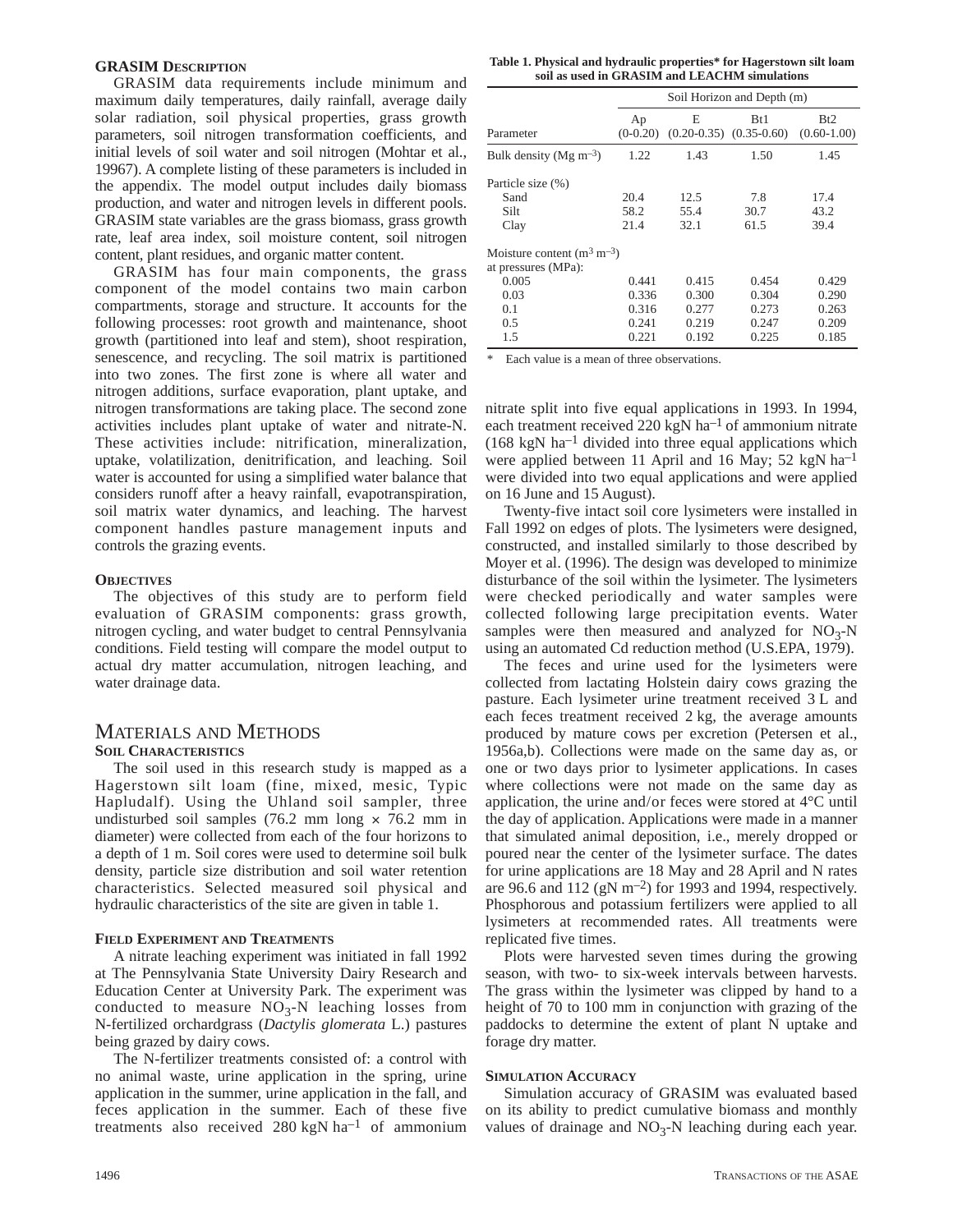The two statistical procedures used to assess the simulation accuracy were the mean difference:

$$
(M_d = \Sigma (P - M)/n)
$$

which is a measure of the average deviation of the simulated from the measured monthly values for each year; and the root mean square error:

$$
(RMSE = [(\Sigma(P - M)^2/n)]^{0.5}
$$

which quantifies the amount of random scatter of the simulated and measured values about a 1:1 line.

In both equations, P is the value predicted by the model, M is the corresponding measured value, n is the number of measurements. A small non-significant  $M_d$  indicates the statistical accuracy of the model prediction. The positive and negative signs of the  $M_d$  imply that, on average, the simulation is overestimating or underestimating the measured values, respectively. A t-test was used to determine whether  $M_d$  was significantly different from zero (Addiscott and Whitmore, 1987). The RMSE can be no lower than zero (no simulation error) and has no upper value. Lower values of RMSE reflect greater simulation accuracy and lower simulation error than higher RMSE values. RMSE has the same units as the values which are being compared. Addiscott and Whitmore (1987), Donigian and Rao (1986), Loague and Green (1991), Smith et al. (1995), Jabro et al. (1995), and others have found that these statistical methods are useful for evaluating model performance.

## **NUMERICAL SIMULATIONS**

GRASIM field evaluations require the following data: frequent biomass measurements during the grazing season; frequent soil water and nitrate measurement for the entire season; pasture or harvest management information (stocking rate, rotation or harvest schedule, number and size of paddocks, fertilizer applications); weather (daily rainfall, daily average temperature, and daily solar radiation) and soil physical and hydraulic characteristics (bulk density, total porosity, particle size distribution, water holding capacity, water contents at potentials: 0, 0.033, and 1500 kPa), initial conditions (biomass at the beginning of the season, initial soil water content, initial nitrogen status in various pools), crop coefficients, and soil nitrogen transformation coefficients. The average temperature, precipitation, and total solar radiation for



**Figure 1–Average temperature and precipitation in State College, Pa., for 1993 and 1994 growing season.**



**Figure 2–Total solar radiation in State College, Pa., for 1993 and 1994 growing season.**

State College, Pa., during the 1993-1994 growing seasons is shown in figures 1 and 2, respectively. The data in these two graphs were used in the results to follow.

In addition to the weather file, GRASIM reads from an external file that contains the rest of the data required for execution. Four data files were generated representing the four experimental treatments: 1993 and 1994, control, and urine spring treatments. Table 2 presents the list of parameters used in the four simulations. These parameters pertain to the field characteristics, soil type, and plant species for all simulation runs. Parameters were estimated using literature values. Initial conditions at the beginning of the simulation in each pool changed for each simulation run. These include biomass, soil water, and soil nitrogen. The initial conditions for each treatment and year are presented in table 3.

# RESULTS AND DISCUSSION

This section includes selected model output of biomass, water drainage, and nitrate leaching. Because GRASIM is a mechanistic model, particularly the growth module, no calibration was needed. The results presented in this section were non-calibrated and no attempt was made to improve the model fit to experimental data.

## **BIOMASS PREDICTIONS**

The GRASIM biomass predictions for 1993 and 1994 growing seasons (April to October) were compared with field measurements of biomass. Each measured data point is an average of five replicates. The model provided accurate predictions of the measured above ground orchardgrass biomass collected throughout two growing seasons. The statistical results indicated that there were no significant differences between model simulated and measured amounts of biomass for each growing season as reflected by the small mean differences and the low RMSE values. These results are shown in table 4. The  $M_d$  and RMSE were 11.6 and –3.4 kg/ha for 1993 and 26.4 and 0.56 kg/ha for 1994, respectively. Based on the statistical tests used in this study, GRASIM performed well and accurately simulated above ground biomass accumulation of orchardgrass for each season.

Figures 3 and 4 show representative comparison between GRASIM output and actual field data for 1993 control and 1994 urine spring treatments, respectively. GRASIM predicted the actual field data accurately.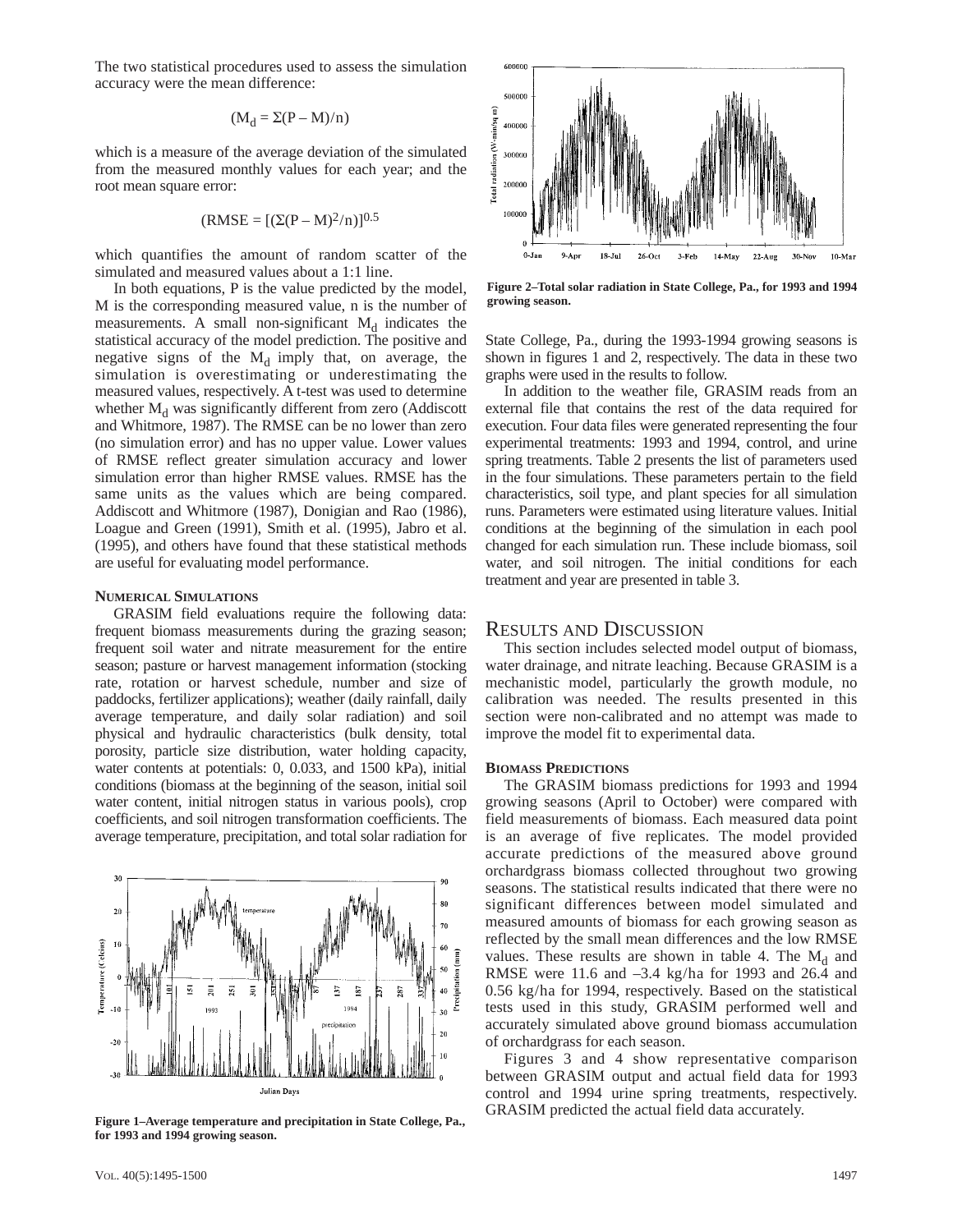**Table 2. Parameter list used in the four simulation runs**

| Var.                           | Description                                                                | Units                                                      | Value Used                |
|--------------------------------|----------------------------------------------------------------------------|------------------------------------------------------------|---------------------------|
| <b>Grass Module</b>            |                                                                            |                                                            |                           |
| θ                              | Conversion from carbon dioxide<br>to carbon                                | [kg C / kg $CO2$ ]                                         | 0.273                     |
| ф                              | Fraction available for shoot growth                                        | 0.9                                                        |                           |
| Ÿ                              | Yield factor                                                               | 0.75                                                       |                           |
| $m_{\rm m}$                    | Upper bound of as W <sub>s</sub> gets large<br>compared to W <sub>g.</sub> | $[day^{-1}]$                                               | 0.4                       |
| γ                              | Recycling coefficient                                                      | $\lceil \text{day}^{-1} \rceil$                            | 0.1                       |
| β                              | Senescence rate                                                            | $[day^{-1}]$                                               | 0.004                     |
| $\overline{a}$                 | Structural specific leaf area                                              | [m <sup>2</sup> leaf area (kg $C$                          |                           |
|                                |                                                                            | in $W_g$ ) <sup>-1</sup> ]<br>[kg $CO_2$ J <sup>-1</sup> ] | 40.0                      |
| $\alpha$                       | Leaf photosynthetic efficiency                                             |                                                            | $12e-9$                   |
| k                              | Extinction coefficient of the canopy                                       | 0.5                                                        |                           |
| $\mathfrak{m}$                 | Leaf transmission coefficient                                              | 0.12                                                       |                           |
| $P_0 \& P_1$                   | Constants                                                                  | [kg $CO_2$ m <sup>-2</sup> s <sup>-1</sup> ]               | 0.5e-5 & 0.05e-5          |
|                                | Proportion of C available for shoot                                        | 0.9                                                        |                           |
|                                | Fraction partitioned to leaf                                               | 0.5<br>$\lceil{^{\circ}C}\rceil$                           | 20                        |
| $\frac{T_{opt}}{T_{min}}$      | Optimum temperature for growth<br>Minimum temperature for growth           | [°C]                                                       | 0                         |
| $T_{max}$                      | Maximum temperature for growth                                             | [°C]                                                       | 40                        |
|                                | recycling, and senescence                                                  |                                                            |                           |
|                                | Length of growing season                                                   | [days]                                                     | 208                       |
|                                | <b>Nutrient Module</b>                                                     |                                                            |                           |
| $k_n$                          | Zero order rate coefficient                                                | [kg/ha/day]                                                | 33.6                      |
|                                | for nitrification                                                          |                                                            |                           |
| $k_{omr}$                      | Rate coefficient                                                           | 0.000072                                                   |                           |
| $k_{resr}$                     | First order rate coefficient                                               | [1/day]                                                    | 0.03                      |
| $k_{af}$                       | Rate for nitrate volatilization %/day                                      | 0.00072                                                    |                           |
| $k_{\text{det}}$<br>K          | Rate for denitrification %/day                                             | 0.00072                                                    |                           |
|                                | Leaching coefficient                                                       | [unitless]                                                 | 1.3                       |
| <b>Water Module</b>            | A psychometric constant                                                    | 0.68                                                       |                           |
| γ<br>λ                         | Albedo                                                                     |                                                            | $0.23$ (crop), $2$ (soil) |
| C                              | Cover factor                                                               |                                                            | $0.5$ (plant), $1$ (soil) |
| $\alpha$                       | Soil evaporation parameter                                                 | [in. $/day^{0.5}$ ]                                        | 0.15                      |
| FC1                            | Field capacity, soil moisture                                              | %                                                          | 0.62                      |
|                                | at 3 bar of suction, top layer                                             |                                                            |                           |
| $S_{rI}$                       | Residual saturation, top layer                                             | %                                                          | 0.24                      |
| $\rho_{b1}$                    | Bulk density, top layer                                                    | gm/cc                                                      | 1.32                      |
| $\rho_{p1} \over \mathit{FC2}$ | Particle density, top layer                                                | gm/cc                                                      | 2.65                      |
|                                | Field capacity, soil moisture                                              | %                                                          | 0.64                      |
|                                | at 3 bar of suction, lower layer                                           |                                                            |                           |
| $S_{r2}$                       | Residual saturation, lower layer                                           | %                                                          | 0.25                      |
| $\rho_{b2}$                    | Bulk density, lower layer                                                  | gm/cc<br>gm/cc                                             | 1.46<br>2.65              |
| $\rho_{p2}$                    | Particle density, lower layer                                              |                                                            |                           |
|                                | Leaching coefficient:                                                      |                                                            | 1.3                       |
|                                | Root depth:                                                                | [mm]                                                       | 1000                      |
|                                | Top layer                                                                  | [mm]                                                       | 300                       |
| А                              | Lower layer                                                                | [mm]                                                       | 700<br>1000               |
|                                | Area of paddock<br>Number of paddocks                                      | [m <sup>2</sup> ]                                          | 1                         |
| SW1                            | Soil water in                                                              | [cm]                                                       | 80                        |
|                                | top layer                                                                  |                                                            |                           |
| SW2                            | Soil water in                                                              | $\lceil$ cm $\rceil$                                       | 180                       |
|                                | lower layer                                                                |                                                            |                           |
|                                | <b>Grazing Management</b>                                                  |                                                            |                           |
|                                | Intake per cow:                                                            | [Kg DM per day]                                            | 15                        |
|                                | Mass at which grazing                                                      |                                                            |                           |
|                                | animals are removed                                                        |                                                            |                           |
|                                | from the pasture:                                                          | [Kg / hectare]                                             | 1000                      |
|                                | Mass at which animals                                                      |                                                            |                           |
|                                | are brought to                                                             |                                                            |                           |
|                                | the pasture:                                                               | [Kg / hectare]                                             | 2800                      |

## **WATER FLOW (DRAINAGE) PREDICTIONS**

The GRASIM water drainage predictions for 1993 and 1994 growing seasons (April to October) were compared with the average of the 23 lysimeters of measured water flow below the 1 m depth. The model provided accurate predictions of the measured water drainage collected below the 1 m depth throughout two growing seasons under orchardgrass sod. The statistical results indicated that there were no significant differences between model simulated and measured amounts of water leached for each growing season as reflected by the small mean differences and the low RMSE values (table 4). The  $M_d$  and RMSE were 0.029 and 0.06 mm for 1993 and 0.325 and 2.3 mm for 1994, **Table 3. Initial values for the state variables used in** the two treatments for the two growing sease

| and the dictional formation $\mathcal{L}_{\text{max}}$ of $\mathcal{L}_{\text{max}}$ between |                                                                                           |                        |                      |                        |                       |
|----------------------------------------------------------------------------------------------|-------------------------------------------------------------------------------------------|------------------------|----------------------|------------------------|-----------------------|
| Var.                                                                                         | Description                                                                               | $Con-$<br>trol<br>93   | $Con-$<br>trol<br>94 | Urine<br>Spring<br>93  | Urine<br>Spring<br>94 |
|                                                                                              | <b>Grass Module</b>                                                                       |                        |                      |                        |                       |
| W.                                                                                           | Storage dry weight [kg C m <sup>-2</sup> ]                                                | 0.008                  | 0.015                | 0.01                   | 0.017                 |
| $\rm W_{g}$                                                                                  | Structure dry weight [kg C m <sup>-2</sup> ]                                              | 0.008                  | 0.015                | 0.01                   | 0.017                 |
|                                                                                              | <b>Nutrient Module</b>                                                                    |                        |                      |                        |                       |
| NAF                                                                                          | Ammonia N of the [kg/ha]<br>top foot at end of time step                                  | 23.0                   | 21.7                 | 23                     | 30                    |
| OMR                                                                                          | Soil organic matter [kg/ha]<br>Nitrogen in residues [kg/ha]<br>Carbon in residues [kg/ha] | 50820<br>42.0<br>672.0 | 69300<br>98<br>1568  | 50820<br>42.0<br>672.0 | 12782<br>154<br>2464  |
| NITI                                                                                         | Nitrate in the $\lceil \frac{kg}{(ha \, time \, step)} \rceil$<br>top layer               | 8.5                    | 3.6                  | 8.5                    | 82.4                  |
| N1T2                                                                                         | Nitrate in the $\lceil \frac{kg}{(ha \, time \, step)} \rceil$<br>lower layer             | 14.0                   | 5.6                  | 14.0                   | 419.0                 |
|                                                                                              | Linear daily N uptake [kg/ha]                                                             | 1.1                    | 1.52                 | 1.76                   | 4.1                   |

| Table 4. Statistical comparison of measured |
|---------------------------------------------|
| and simulated monthly values                |

|                               | <b>Statistical Error</b> |       |  |
|-------------------------------|--------------------------|-------|--|
|                               | $M_d$                    | RMSE  |  |
| 1993                          |                          |       |  |
| Drainage (mm)                 | $-0.029$                 | 0.06  |  |
| $NO3-N$ (g m <sup>-2</sup> ): |                          |       |  |
| Control                       | $-0.007$                 | 0.02  |  |
| Urine-spring                  | $-0.003$                 | 0.01  |  |
| Yield $(g m-2)$ :             |                          |       |  |
| Control                       | 11.6                     | 46.9  |  |
| Urine-spring                  | $-3.4$                   | 47.8  |  |
| 1994                          |                          |       |  |
| Drainage (mm)                 | $-0.325$                 | 2.3   |  |
| $NO3-N$ (g m <sup>-2</sup> ): |                          |       |  |
| Control                       | 0.004                    | 0.14  |  |
| Urine-spring                  | $-0.037$                 | 2.1   |  |
| Yield $(g m-2)$ :             |                          |       |  |
| Control                       | 26.4                     | 120.4 |  |
| Urine-spring                  | 0.56                     | 239.3 |  |



**Figure 3–Predicted and measured accumulated biomass for the 1993 control treatment.**

respectively. Based on the statistical tests used in this study, GRASIM performed well and accurately simulated water drainage at the 1.0 m depth under orchardgrass pasture conditions for each season.

GRASIM water drainage output was also checked against LEACHM. Figure 5 shows the comparison between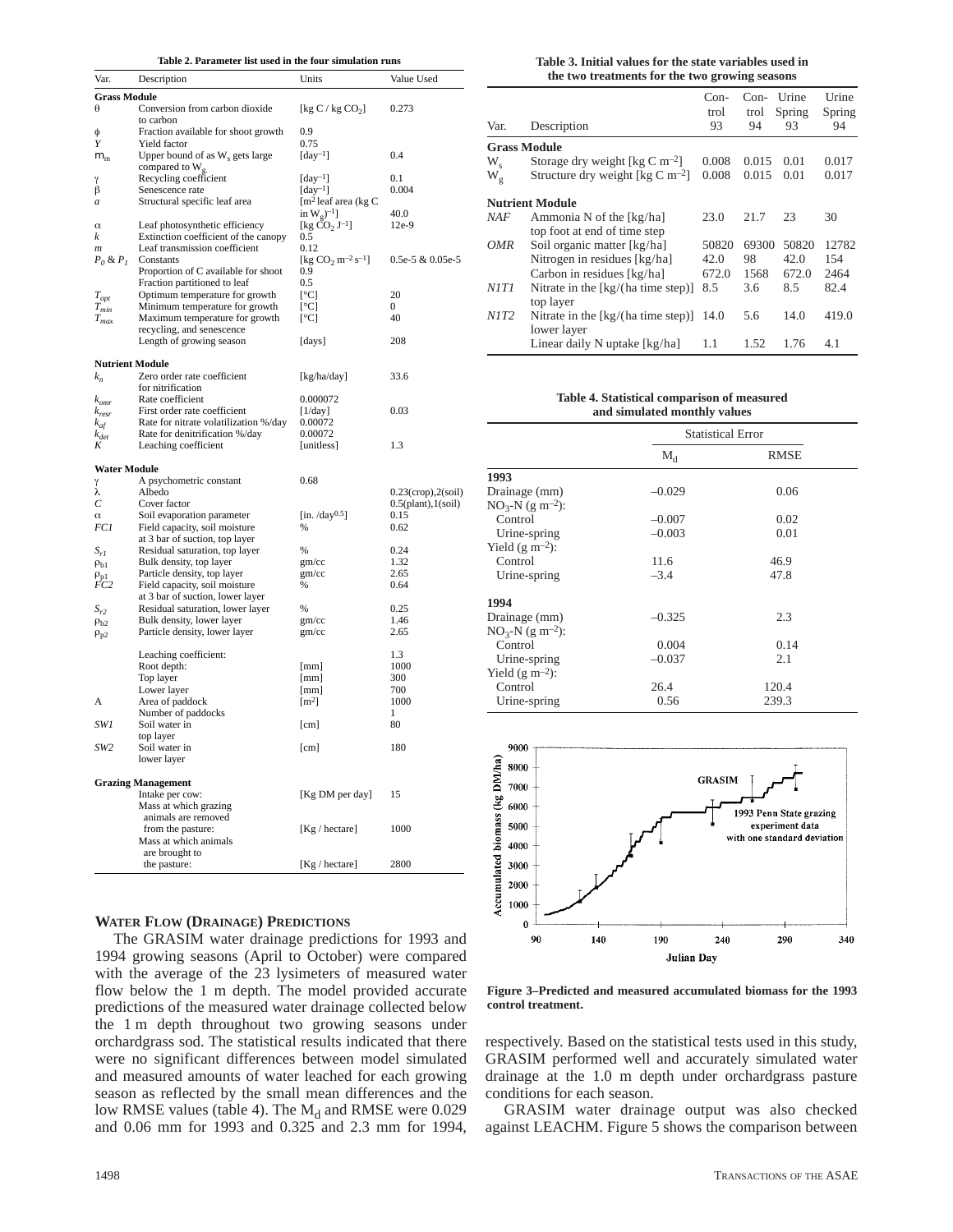

**Figure 4–Predicted and measured accumulated biomass for the 1994 urine spring treatment.**



**Figure 5–Predicted and measured water drained for the 1994 growing season.**

GRASIM, LEACHM, and actual field data for 1994 growing season. GRASIM's predictions were closer to the actual data than those of LEACHM.

## **NO3-N LEACHING PREDICTIONS**

The model's  $NO<sub>3</sub>-N$  leaching predictions were compared with the mean of the lysimeter measured monthly values in both the 1993 and 1994 growing seasons. Each measured mean of  $NO<sub>3</sub>-N$  for each month was calculated from five observations for a control and urine application treatment.

The GRASIM model provided generally accurate predictions of the seasonal measured nitrate leached below 1 m depth for these two treatments in both seasons as reflected by results summarized in table 4. The small, nonsignificant  $M_d$  and low RMSE in table 3 for the control and urine application treatments demonstrated a satisfactory fit of the GRASIM predictions.

GRASIM nitrate leaching output was also checked against LEACHM. Figure 6 shows the comparison between GRASIM, LEACHM, and actual field data for 1994 growing season urine spring treatment. GRASIM's predictions were closer to the actual data than those of LEACHM.

GRASIM was able to provide accurate predictions of annual nitrate leaching beyond the rooting zone of orchardgrass for these two treatments in the 1993 and 1994



**Figure 6–Predicted and measured nitrate leaching for the 1994 urine spring treatment.**

growing seasons. Overall, the results from this study showed that the GRASIM model has the potential to predict the fate of fertilizers or manure N from intensively grazed pastures in relation to  $NO<sub>3</sub>$ -N leaching losses below 1 m depth without the need of calibration.

## SUMMARY AND CONCLUSIONS

A comprehensive grazing model (GRASIM) that links all components of the pasture system was developed to obtain a better understanding of the pasture system and determine management strategies which yield more efficient pastures use. GRASIM can generate information suitable for estimating the financial and environmental consequences of alternative dairy management strategies including partial mechanical harvest in the context of the year round feed needs of the dairy herd. The model can evaluate stocking rate effect on supplementation and amount of harvested feed. GRASIM has been scientifically tested and proven to perform well under field conditions.

The model was tested under field conditions using two fertilizer treatments (time and amount of fertilizer) and two seasons (1993 and 1994). Experiments were located at Penn State research farm in State College. Field testing and evaluation of GRASIM components, grass growth, nitrogen, and water budget to central Pennsylvania conditions were presented. Statistical tests indicated a good fit between predicted and observed accumulated biomass, nitrate leaching and amount of water drained data. Because of the mechanistic nature of the GRASIM, the model did not require any calibration.

GRASIM's water drainage and nitrogen leaching was also tested against another leaching model LEACHM. Tests concluded that GRASIM gave results that were closer to actual field data than LEACHM.

**ACKNOWLEDGMENT.** The authors would like to acknowledge the technical assistance of Gerald Elwinger at the USAD-ARS Pasture System and Watershed Management Research Laboratory.